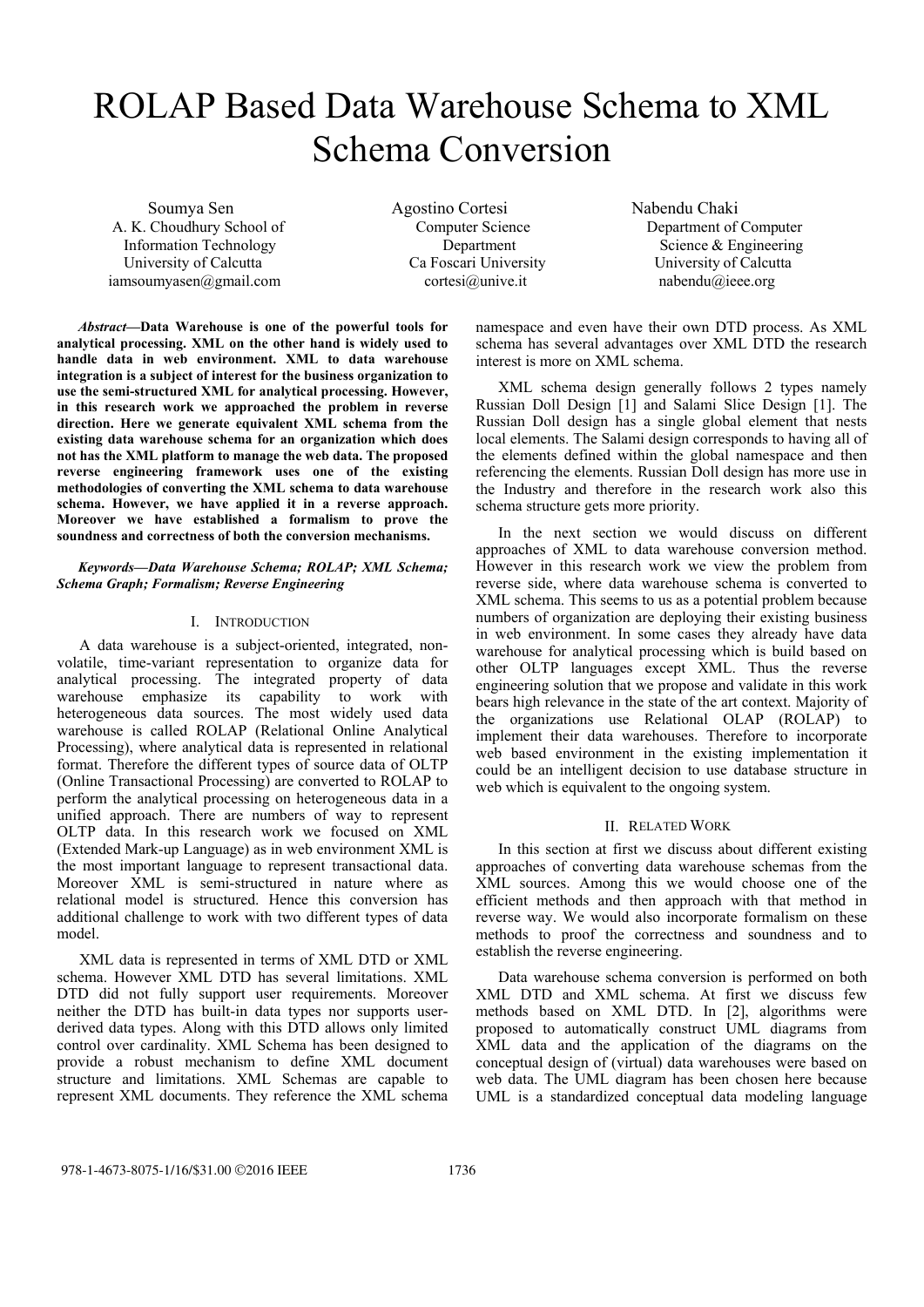and is powerful enough to express a document described by a DTD. A semi-automatic approach for conceptual designing of a data mart from XML DTD was described in [3]. It [3] explained how the semi-structured nature of the source increases the level of uncertainty on the structure of data, thus requiring access to the source documents and need to ask the designer to find out one-to-one or many-to-one relationships. However the sources were constrained by a DTD using subelements. In the previous section we have discussed about other limitations of XML DTD. XML schema overcomes the shortcomings of XML DTD. Now we discuss some approaches based on XML schema. XML schema conversion to OLAP cube by identifying fact table and dimension tables has been showed in [4]. OLAP cube formation using XML source is an important area of research. Conceptual designing based on dispersed XML documents has been done to form both XML warehouse and XML marts [5]. Another research work on this multi-dimensional model based on XML database has been carried out specifically for multimedia data [6]. As the size of multimedia database is usually huge the work [6] is significant for handling high volume data. A generic work on XML schema shows how to convert the contents of the XML schema to multiple schemas of the multi dimensional model [7]. Further the work has been extended to design multiple cubes [8] of multidimensional model from XML schema. A semi-automatic approach [9] was proposed for XML data warehouse design starting from XML schemas as data sources. It generates numbers of UML class diagram from XML schema and then the numbers of classes are reduced using a set of rules. Finally a multi-dimensional (MD) element extraction algorithm [9] is used to automatically identify facts, measures and their corresponding dimensions. An automatic approach for designing the logical schema for a data mart starting from the XML schema describing XML sources using UML and QVT transformation language was described in [10]. It [10] showed a simplification process and a set of rules that applies successive transformations to create the star schema. All of these generated schemas are converted to star schema only. In order to address the other schemas, a formalization method to model star and snowflake schema within XML schema based on attribute tree was proposed and termed as X-Warehousing [11]. It merges users analysis objectives represented through XML schema with XML data sources. A secure data warehouse [12] was proposed on XML schemas by focusing on the security issues relevant to XML schemas. In another research work [13] XML schema to data warehouse schema has been done at first by converting the XML schema to ER-diagram. In the next phase ER-diagram has been converted to ROLAP based data warehouse schema. As ER diagram is generated we could easily convert this to relational model also. The main significance of the work [13] is it supports both OLTP (through ER- diagram and relational model) and OLAP (through data warehouse schema). However in this research work only star schema and snowflake schema are identified. This limitation has been sorted out in [14], where the fact constellation is also identified. The proposed methodology in this paper is capable of accepting multiple related XML schemas. The XML schemas of [14] follow Russian doll design. The given XML schema(s) is converted to a data structure named as Schema

Graph. In the next phase Schema Graph is converted to data warehouse schema.

We choose the method of [14] as it can work with multiple XML schemas and supports star schema, snowflake schema and fact constellation. In the next section we briefly describe the proposed framework of [14] and then we propose the reverse methodology based on [14] to generate XML schema from the existing data warehouse schema.

#### III. A BRIEF OVERVIEW OF THE FRAMEWORK IN [14]

The proposed framework of [14] accepts more than one related XML schemas. The proposed algorithm [14] has two phases. At the first phase XML schemas are converted to a new data structure named as Schema Graph. Once the Schema Graph is constructed, then in the next phase data warehouse schemas are generated and the type of the schema is identified.

Schema Graph is a level wise separable graph. Every entity of XML schema acts as a vertex in Schema Graph and the name of the vertex is same as the entity name in the XML schema. The entities that appear in the Schema Graph are classified into three types.

**A. Holder Element (HE):** These elements that have no predecessor in the Schema Graph. Holder Elements are placed at the Level-1 of the graph.

**B. Contained Element (CE)**: These elements are directly connected to the HEs and are called Contained Elements. Contained Elements are placed at the Level-2 of the graph.

C. **Secondary Elements (SE)**: The elements that are directly connected to the CEs are called Secondary Elements. They are placed at the Level-3 of the graph. If elements in the graph appear as connected to SE, they would be placed in level-4. The new vertices that would be connected to the vertices of level-4 would be placed in level-5 and so on. Subsequently new level could be created if the new entities appear in the graph connected to the previous level. All the elements beyond level-3 are termed as Secondary Elements.

A generic structure of Schema Graph is shown in *Fig. 1.*



*Fig. 1: Schema Graph along with HE, CE and SE* 

Once the Schema Graph is constructed fact table and dimension tables are identified. If some of the entities do not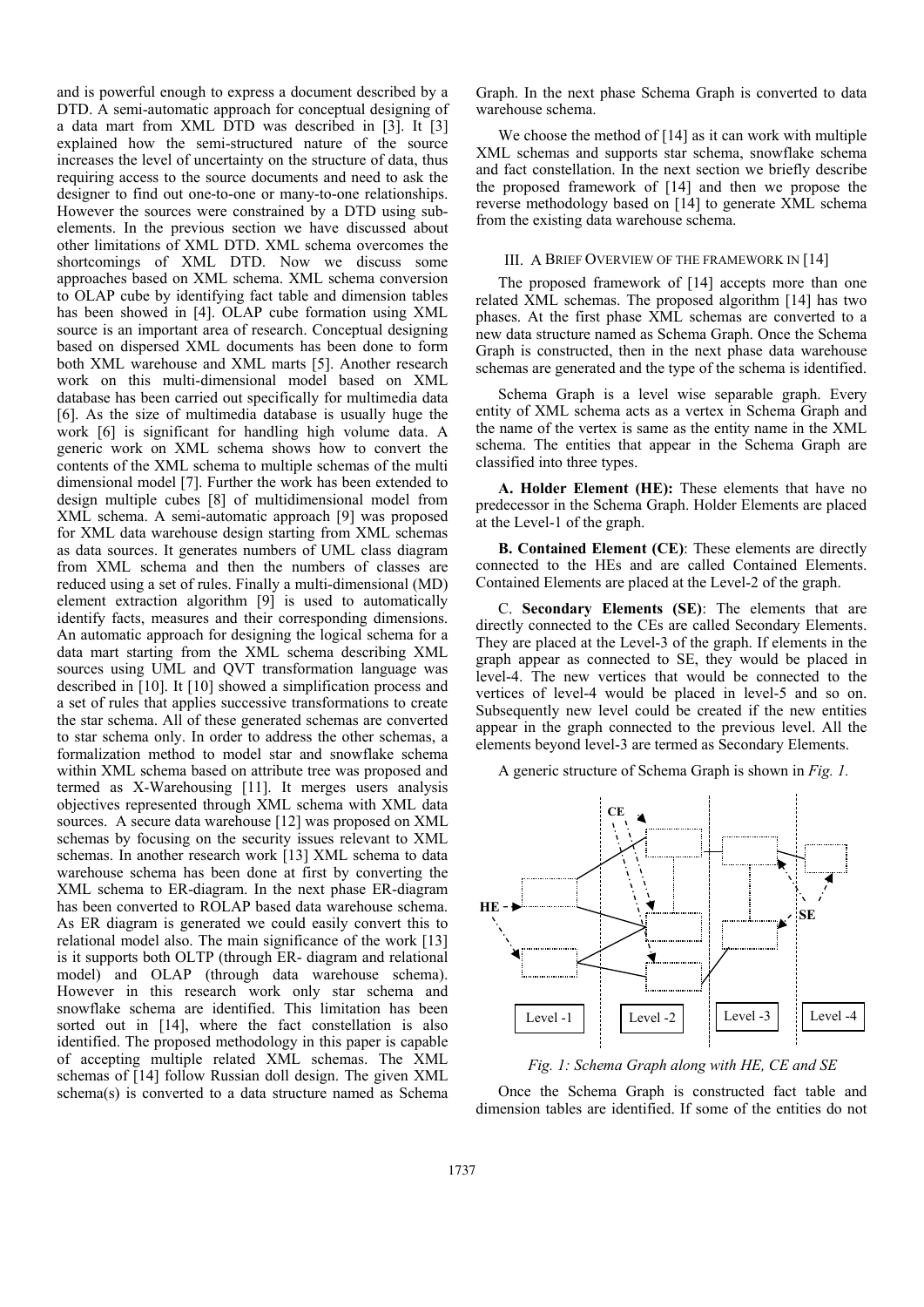have sufficient attributes to form the primary key a key attribute is added to those entities. This is necessary as the ROLAP implementation which is based on relational model requires primary key for each table.

In the proposed methodology of [14] each HE corresponds to a fact table and makes an entry in the fact table, the key attribute of the CEs that are connected to the HE are placed in the corresponding fact table for that HE. CEs appear as the dimension tables. If SEs are found connected with CE the primary keys of SEs are placed in CE. If SEs are present even after level-3, primary keys of the higher level are placed in the table corresponding to the SE of immediate lower level. After this the type of data warehouse schema is identified. A data warehouse schema is identified as star schema if the schema graph consists of HE and CEs only. Snowflake schema is identified if the schema graph consists of HE, CEs and SEs. If there is more than one data warehouse schema the framework checks whether fact constellation is present or not. If it is found atleast one dimension table is shared by more than one fact tables then the overall data warehouse schema is marked as fact constellation.

# IV. PROPOSED METHODOLOGY TO GENERATE XML SCHEMA FROM DATA WAREHOUSE SCHEMA

In this section we introduce the framework to generate XML schema from the given data warehouse schema based on the proposed methodology of [14] but in the reverse way.

Once an organization decides to convert the data warehouse schema to XML schema they need to decide which dimension table to act as the root element of the XML schema. They have to select one of the dimension tables from those which are directly connected to the fact table. Otherwise system would randomly choose one of the dimension tables from those which are directly connected to the fact table. This dimension table is named as First Dimension Table (FDT). FDT would appear as HE in Schema Graph. Rest of the dimension tables those are directly connected with fact table are categorized as Connected Dimension Table (CDT). CDTs would correspond to CE in the Schema Graph. Other dimension tables which are not connected to the fact table are categorized as Secondary Dimension Table (SDT). SDTs would correspond to SE in the Schema Graph.

In this research work we also establish the correctness of the method described in [14]. Hence we proof that once an XML schema has been converted to data warehouse schema using the reverse methodology we would get back the original schema. However in some cases newly generated XML schema may differs from the old one. As primary keys has been added for those entities which did not have sufficient attributes to form the primary key. In these cases we can claim that our proposed methodology helps to re-generate better XML schema which is more structured than the original. In this case we have the knowledge of HE, CE and SE. Thus the dimension tables correspond to HE, CE and SE are categorized as FDT, CDT and SDT respectively.

# *A. Methodology to Construct Schema Graph from Data Warehouse Schema*

Here we form Schema Graph. As Schema Graph is a level wise separable graph HEs are placed at the most left and labelled as level-1. CEs are placed at right to respective HEs and labelled as level-2. CEs are also connected to the respective HE. Now SDTs are placed in Schema Graph level wise from level-3 onwards. The attributes corresponding to each entity of the Schema Graph are connected to the respective entities.

If there is more than one fact table the above process is repeated for each of them.

# **Algorithm:**

**Step 1:**  $N =$  Numbers of fact table in the system

**Step 2:** FOR  $J = 1$  to N repeat the following steps

**Step 3:** Find out the First Dimension Table (FDT) for each J.

FDT is either given by the user or already known if the data warehouse schema has been constructed from some XML schema. If the user does not specify it then the system randomly chose any one of the dimension table among those which are directly connected to fact table.

**Step 4:** FDT corresponds to the first level elements of the Schema Graph. These are the Header Element (HE) of the Schema Graph and placed at the level-1 of the Schema Graph **Step 5:** The attributes corresponding to each FDT are also connected as attributes to the respective HE of the Schema Graph.

Step 6: The dimension tables except the FDT which are connected to the fact table are termed as Connected Dimension Table (CDT). CDTs appear as the level-2 elements of the Schema Graph. These are the Contained Element (CE) of the Schema Graph. CEs are connected with the respective HE in Schema Graph.

**Step 7:** The attributes corresponding to each CDT are also connected as attributes to the respective CE of the Schema Graph

**Step 8:** Other dimension tables which are neither FDT nor CDT are termed as Secondary Dimension Table (SDT).

**Step 9:** Dimension tables connected with FDT and CDTs appear as the level-3 elements of the Schema Graph. These are the Secondary Element (SE) of the Schema Graph. SEs are connected with the respective CE in the Schema Graph.

**Step10:** The attributes corresponding to each dimension table at this level are also connected as attributes to the respective SE of the Schema Graph.

**Step 11:** IF there are further Secondary Dimension Tables (SDT) in the schema THEN

a)  $I=3$ 

b) Repeat Steps 12 to 14 until all the dimension tables are not included in schema graph

**Step 12:** IF there are SDTs which are connected with the dimension tables correspond to the I<sup>th</sup> level of schema graph **THEN** 

Place the SDTs of  $(I+1)$ <sup>th</sup> level in the Schema Graph and connect with the elements at I<sup>th</sup> level. These new elements are also called Secondary Element (SE) in Schema Graph.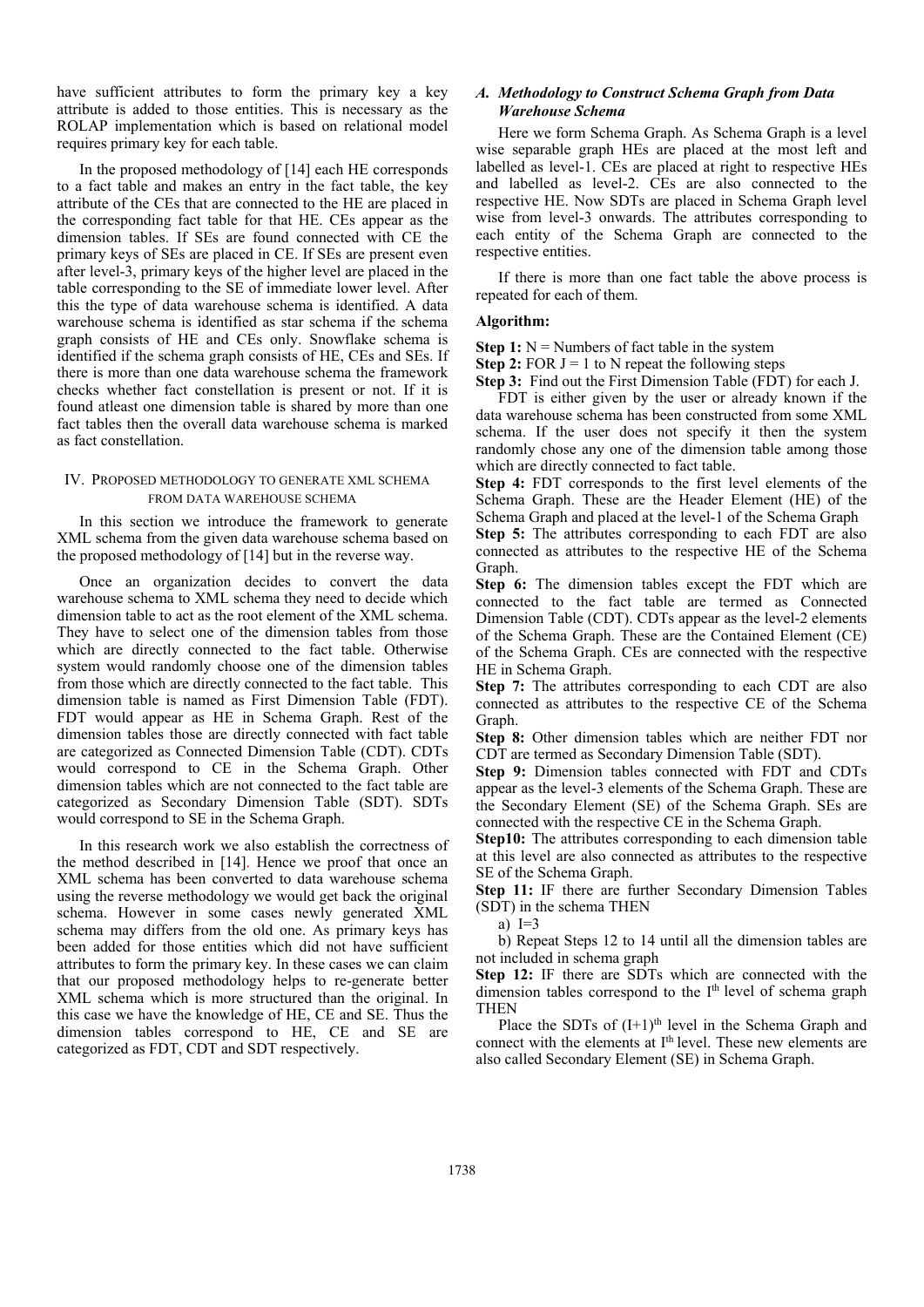**Step 13:** The attributes corresponding to each dimension table at this level are also connected as attributes to the respective SE of the schema graph.

 ENDIF /\*Corresponding to IF of Step 12\*/ **Step 14:** I=I+1 End of Repeat /\*Corresponding to Step 11 b) \*/

ENDIF /\*Corresponding to IF of Step 11\*/

**Step 15:** ENDFOR /\*Corresponding to Step 2\*/

# *B. XML Schema Generation from Schema Graph*

After getting the Schema Graph, we head forward to the last step of generating the XML schema. As we are dealing with Russian Doll types of XML schema we use the concept of the nesting of elements.

We denote the HE as the root of the XML schema. CEs are nested under the root element separately in the XML schema. SEs corresponding to the level-3 of Schema Graph is nested under respective CE. If there are further levels of SEs they are nested under their predecessor level of SE of Schema Graph in the XML schema.

#### **Algorithm:**

**Step 1:** Repeat FOR every element at level-1 or Header element (HE)

**Step 2:** Each HE corresponds to root element of XML schema **Step 3:** All the elements at level-2 or Contained Element (CE) of the schema graph connected with the particular HE is nested under the root element separately.

**Step 4:** FOR each element of level-2 of the schema graph find the elements connected at level-3 or Secondary Element (SE) and nest them under the element correspond to level-2.

 $I=3$ 

**Step 5:** Repeat till all the levels are traversed

a) Select the elements at  $(I+1)$ <sup>th</sup> level in Schema Graph which are connected with the I<sup>th</sup> level elements in Schema Graph.

b) The selected elements of previous step is nested under  $I<sup>th</sup>$ level elements in XML schema

c)  $I=I+1$ 

End of Repeat

ENDFOR /\*Corresponds to FOR of Step-4\*/ **Step 6:** ENDFOR

The type of each attribute is obtained from data warehouse schema definition.

# V. ILLUSTRATION WITH EXAMPLE

In this section, we present an example to describe the execution of our methodology. We are starting with a given data warehouse schema as shown in *Fig. 2*. The given schema consists of single fact table named Flightorder fact. The measure is given as No. of Tickets.

Here we explain the stepwise execution of the algorithm of sub-section- $(V.A)$  to construct the Schema Graph. Step 1: N=1 as the schema has one fact table

Step 2: The following steps are going to be executed only once Step 3: We take FlightOrder as First Dimension Table (FDT) as this dimension table has the same name as fact table.



*Fig. 2: A Data Warehouse Schema* 

Step 4: FlightOrder is going to be the HE of the Schema Graph.

Step 5: The attributes of FlightOrder are connected with the HE in Schema Graph.

Step 6: All other dimension tables except FDT that are directly connected with fact table are termed as Connected Dimension Table (CDT). In this example CDTs are Item, Flight to and Flight from. All these CDTs are placed in level-2 of  $\overline{S}$ chema Graph and denotes as CE.

Step 7: The attributes of Item, Flight to and Flight from are now added with these CEs in the Schema Graph.

Step 8: Other dimension tables are termed as SDTs. Here Secondary Dimension Table (SDT) is Supplier.

Step 9: Supplier is placed at the level-3 of the Schema Graph. Supplier acts as SE in the Schema Graph and also connected with the CE Item in the previous level.

Step 10: The attributes of Item are connected with it in the Schema Graph.

Step 11 to 14: These steps are not executed as there is no further SDT in the Schema Graph.

Step 15: End of Algorithm Execution

The output of the above execution is shown in *Fig. 3.*  Element FlightOrder is at level-1, elements Item, Flight to and Flight from are at level-2 and finally the element Supplier is at level-2 are shown in Schema Graph.

Finally the XML schema is build by applying the algorithm of sub-section-(IV.B) on the data warehouse schema of *Fig. 3.*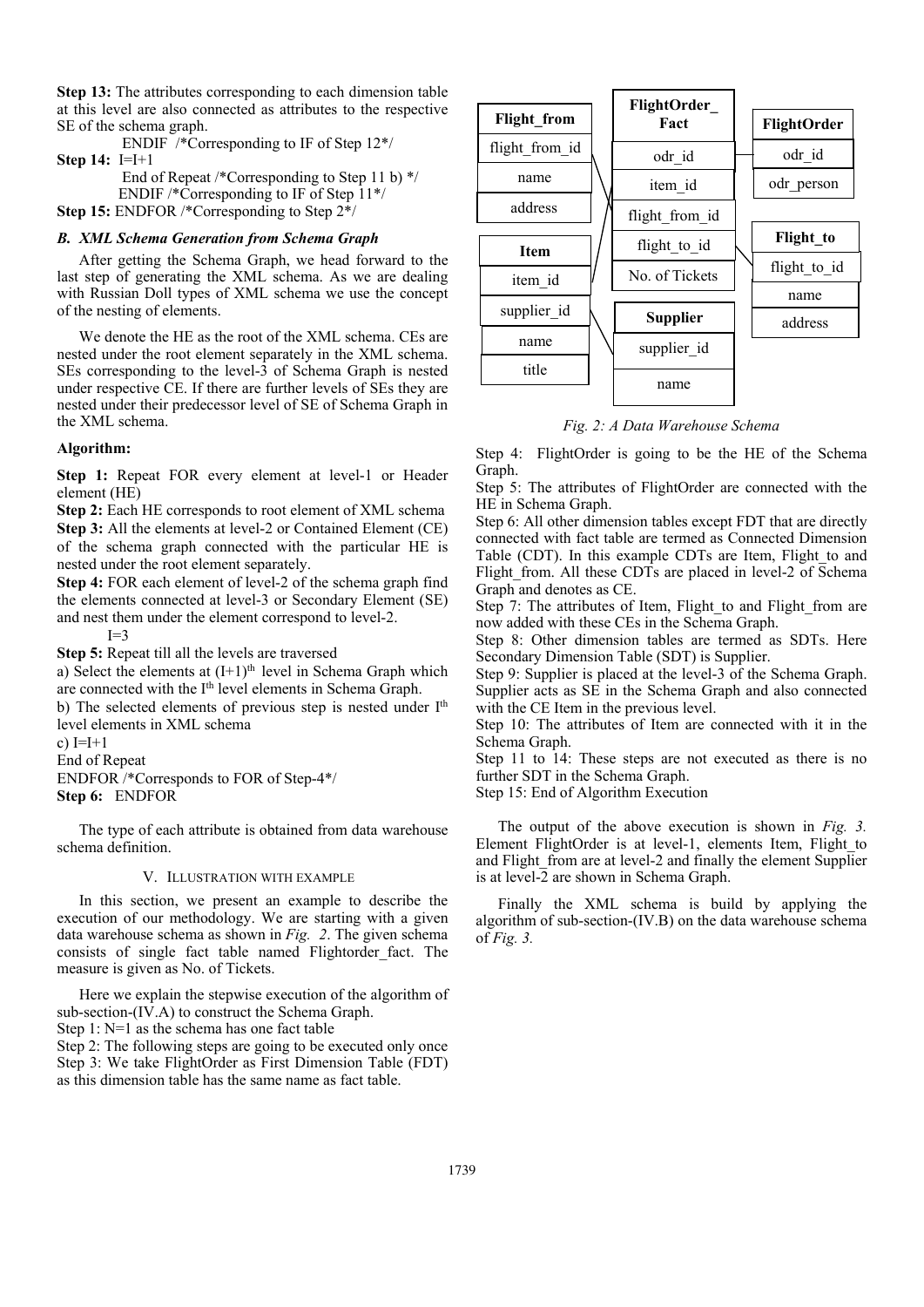

*Fig. 3: Schema Graph corresponding to the data warehouse schema of Fig. 2*

# The XML schema is given below.

<xsd:elementname="FlightOrder"> <xsd:complexType> <xsd:sequence> <xsd:elementname="odr\_id" type="xs:string" use="required"> <xsd:elementname="Flight\_from" type="FlightfromType"> <xsd:sequence> <xsd:elementname="flight\_from\_id" type="xsd:string" use="required"/> <xsd:elementname="name" type="xsd:string" use="required"/> <xsd:elementname="addr" type="xsd:string" use="required"/>  $\le$ /xsd:sequence> <xsd:elementname="Flight\_to" type="FlighttoType"> <xsd:sequence> <xsd:elementname="flight\_to\_id" type="xsd:string" use="required"/> <xsd:elementname="name" type="xsd:string" use="required"/> <xsd:elementname="addr" type="xsd:string" use="required"/> </xsd:sequence> <xsd:elementname="Item" type="ItemType"> <xsd:sequence> <xsd:elementname="title" type="xsd:string" use="required"/> <xsd:elementname="name" type="xsd:string" use="required"/> <xsd:elementname="Supplier" type="SupplierType" use="required"/> </xsd:sequence> <xsd:complexTypename="SupplierType"> <xsd:sequence>

 <xsd:elementname="name" type="xsd:string" use="required"/> <xsd:elementname="supplier\_id" type="xsd:string" use="required"/> </xsd:sequence> <xsd:attributename="odr\_person" type="xsd:string" use="required"/> </xsd:sequence> </xsd:complextype> </xsd:element>

# VI. FORMALISM ON XML SCHEMA TO AND FROM DATA WAREHOUSE SCHEMA CONVERSION

In this section we are going to proof that once an XML schema is converted to the data warehouse schema using the method of [14] and when we get back the XML schema from the converted data warehouse schema applying the methodology of this paper they are equivalent to each other. In fact, the re-generated XML schema is often better than the original XML schema in terms of structure. This is because, the primary keys are added during XML to data warehouse conversion to those XML elements not having sufficient attributes to form the primary key. From this point onwards if we continue the conversion mechanism in both ways the result would be same. It is depicted in *Fig. 4.* 



*Fig. 4: XML schema to/from data warehouse schema conversion*